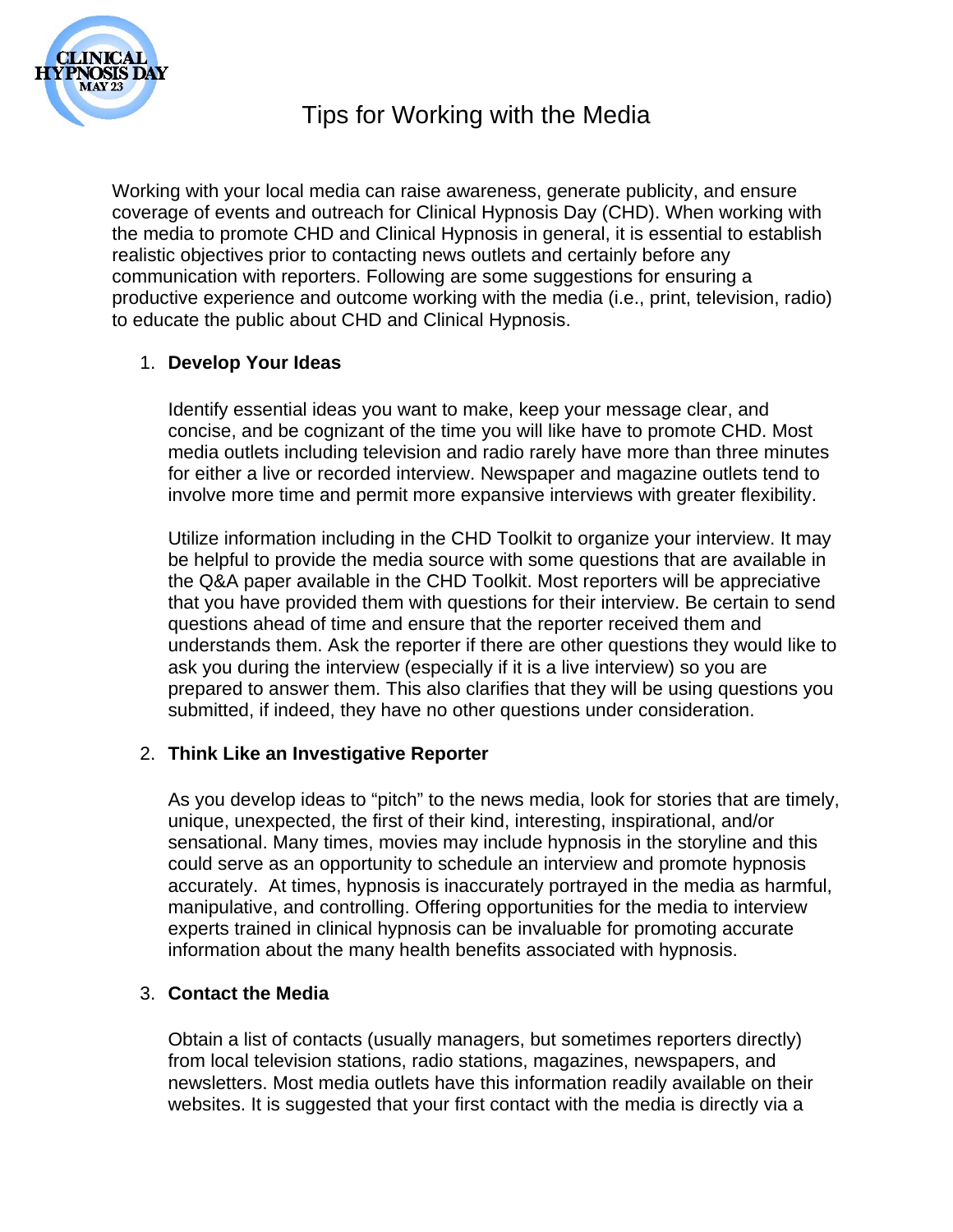## Tips for Working with the Media

phone call. Letters and electronic "cold-calls" are rarely returned. Follow-up your initial phone contact with a letter and an attachment that includes a brief bio regarding your credentials and expertise with hypnosis. Contact your local news outlets at least one month before CHD so that they are able to either provide an interview ahead of time or schedule time for "live" interview on May 23rd. Be receptive and flexible to appropriate counter-suggestions from news media representatives.

News outlets are not generally annoyed by multiple contacts from "professionals/experts" for interviews. They are very busy people who respond to the changes in the world and in their communities that sometimes occur overnight. If you do not receive a response or invitation in a reasonable period of time, make additional efforts.

## 4. **Interviews with the Media**

**Print media** offers benefits and challenges that should be considered. One benefit is print media provides opportunities for you to change an answer or wording after responding to a question. At times there is more "give-and-take" during an interview for print media. Unfortunately, once the article is in print, regardless of the accuracy of a report, it's in print and cannot be directly modified. Most print media reporters will not permit a review of the article before it goes to press, though some do, and it could be advantageous to ask about this to ensure the accuracy of quotes that are attributable to you. Always ask the reporter, "Will I be able to review the article before it goes to press?"

**Television/Radio Media** typically prefer "live" interviews given their time constraints. Television media, however, is generally receptive to recorded interview if the topic of interest is timely. Usually associate reporters will accommodate your schedule and arrive at your office to conduct an interview.

### 5. **Invite the Media**

Work with institutional and local officials to invite the media to attend any activities during which CHD events will be recognized by the general public. The officials likely will welcome the opportunity to receive some positive public attention and the media will likely be motivated to cover a report about clinical hypnosis.

### 6. **In Conclusion**

Most reporters are respectful of health and mental health experts. After all, they are receiving newsworthy information free of charge from a volunteer that is willing to be interviewed. They also understand this is a mutual relationship and if they appreciate the information you have to offer that may otherwise be challenging to obtain, they do not want to upset you. Dissemination of factual information about clinical hypnosis through media outlets could be invaluable for